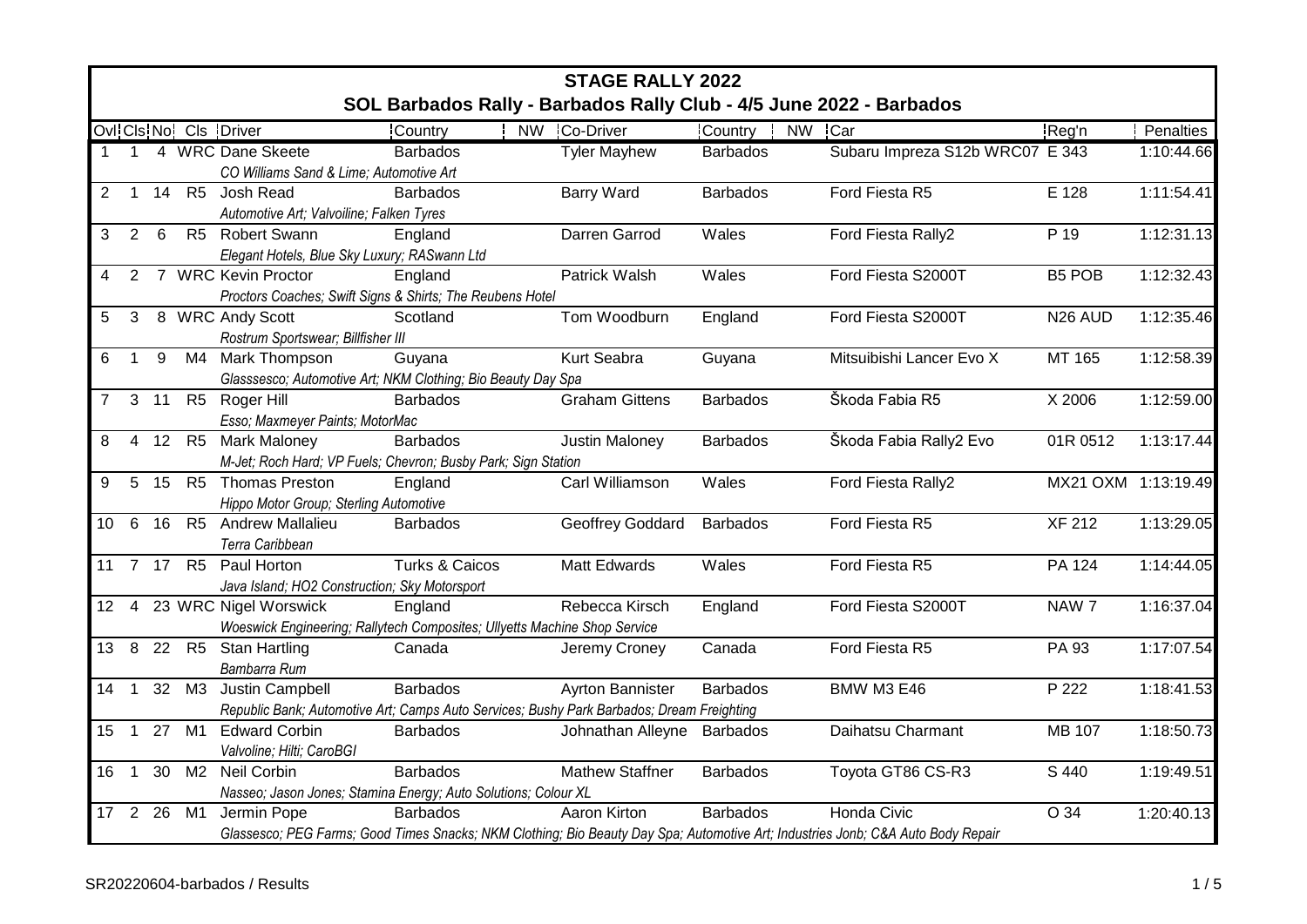|                       | <b>STAGE RALLY 2022</b><br>SOL Barbados Rally - Barbados Rally Club - 4/5 June 2022 - Barbados |         |                |                                                                                                            |                 |  |                           |                 |           |                                                                                                                                                           |                     |            |
|-----------------------|------------------------------------------------------------------------------------------------|---------|----------------|------------------------------------------------------------------------------------------------------------|-----------------|--|---------------------------|-----------------|-----------|-----------------------------------------------------------------------------------------------------------------------------------------------------------|---------------------|------------|
|                       |                                                                                                |         |                |                                                                                                            |                 |  |                           |                 |           |                                                                                                                                                           |                     |            |
|                       |                                                                                                |         |                | Ovl Cls No Cls Driver                                                                                      | Country         |  | NW Co-Driver              | Country         | <b>NW</b> | <b>Car</b>                                                                                                                                                | Reg'n               | Penalties  |
|                       |                                                                                                |         |                | 18 1 25 SM2 Adrian Linton                                                                                  | <b>Barbados</b> |  | Dominic Linton            | <b>Barbados</b> |           | Vauxhall Astra VXR                                                                                                                                        | P 9441              | 1:20:59.03 |
|                       |                                                                                                |         |                | Ravensden; JAD Performance; Helping Hands Foundation                                                       |                 |  |                           |                 |           |                                                                                                                                                           |                     |            |
|                       |                                                                                                | 19 9 29 | R5             | <b>Lyndon Barton</b>                                                                                       | England         |  | Simon Hunter              | England         |           | Ford Fiesta R5                                                                                                                                            | PX14 HUZ            | 1:21:52.19 |
|                       |                                                                                                |         |                | Kwiktrak UK Ltd; Speedline Corse                                                                           |                 |  |                           |                 |           |                                                                                                                                                           |                     |            |
| 20                    | $\overline{1}$                                                                                 | 44      |                | C2 Sean Corbin                                                                                             | <b>Barbados</b> |  | <b>Emily Kinch</b>        | <b>Barbados</b> |           | BMW 318 Ti Compact E36                                                                                                                                    | G 1242              | 1:22:39.86 |
|                       |                                                                                                |         |                | Kikks Slippas; Super-S Premium Lubricanrs; Weestlake Performance Tires; Carter's Pitstop; Bimma Cup        |                 |  |                           |                 |           |                                                                                                                                                           |                     |            |
| 21                    | $\overline{1}$                                                                                 | 40      | C <sub>3</sub> | <b>Greg Crozier</b>                                                                                        | <b>Barbados</b> |  | Natasha Farnum            | <b>Barbados</b> |           | BMW 325 Ti Compact E46                                                                                                                                    | T 7833              | 1:23:06.65 |
|                       |                                                                                                |         |                | Perkins & Sons; Barbados Rum; Bimma Cup                                                                    |                 |  |                           |                 |           |                                                                                                                                                           |                     |            |
| 22                    | $\overline{2}$                                                                                 | 39      | C <sub>2</sub> | Ryan Wood                                                                                                  | <b>Barbados</b> |  | Miranda Ho                | <b>Barbados</b> |           | BMW 318 Ti Compact E36                                                                                                                                    | T 763               | 1:23:07.98 |
|                       |                                                                                                |         |                | Carter's Pitstop; C&A Autobody Repair; Guava Tech; Hilti; West Lake; Medical Massage Specialist; Bimma Cup |                 |  |                           |                 |           |                                                                                                                                                           |                     |            |
| 23                    | $\mathbf{3}$                                                                                   | 41      | C <sub>2</sub> | Michael Worme                                                                                              | <b>Barbados</b> |  | <b>Daniel Small</b>       | <b>Barbados</b> |           | BMW 316i Compact E36                                                                                                                                      | X 8825              | 1:23:49.34 |
|                       |                                                                                                |         |                | Katspraddle Sweet Potato Vodka; COT; Nanti Lime; Autoderm; Ullyett's Machine Shop; Reno Flip; Bimma Cup    |                 |  |                           |                 |           |                                                                                                                                                           |                     |            |
| 24                    | 2                                                                                              | 36      | M3             | lan Warren                                                                                                 | <b>Barbados</b> |  | Robert Warren             | <b>Barbados</b> |           | BMW 318 Ti Compact E36                                                                                                                                    | M 8831              | 1:23:56.33 |
|                       |                                                                                                |         |                | Guava Tech; Colour XL; Westlake Tyres; Foxin; Benthams Farm & Garden; Kikks                                |                 |  |                           |                 |           |                                                                                                                                                           |                     |            |
| 25                    | 2                                                                                              |         |                | 56 SM2 Jonathan Still                                                                                      | <b>Barbados</b> |  | <b>Heath Hazell</b>       | <b>Barbados</b> |           | <b>BMW M3 E36</b>                                                                                                                                         | G 346               | 1:24:36.41 |
|                       |                                                                                                |         |                | BeSocial; Suga Apple Swimwear; Carib Beach Bar                                                             |                 |  |                           |                 |           |                                                                                                                                                           |                     |            |
| 26                    | $\overline{4}$                                                                                 | 45      |                | C2 Chris Hoad                                                                                              | <b>Barbados</b> |  | Castara Waterman Barbados |                 |           | BMW 318 Ti Compact E36                                                                                                                                    | T 532               | 1:24:59.96 |
|                       |                                                                                                |         |                | Subway; Dasani Water; Guava Tech; Bimma Cup                                                                |                 |  |                           |                 |           |                                                                                                                                                           |                     |            |
| 27                    | $5\phantom{.0}$                                                                                | 49      |                | C2 Sacha Soodeen                                                                                           | <b>Barbados</b> |  | Dwayne Forde              | <b>Barbados</b> |           | BMW 318 Ti Compact E36                                                                                                                                    | X 6556              | 1:25:11.60 |
|                       |                                                                                                |         |                | Berger; Bimma Cup                                                                                          |                 |  |                           |                 |           |                                                                                                                                                           |                     |            |
| 28                    | $6\phantom{1}6$                                                                                | 60      |                | C2 Nicholas Morley                                                                                         | England         |  | Joshua Plaza              | Trinidad        |           | BMW 318 Ti Compact E36                                                                                                                                    | X 9691              | 1:25:45.46 |
|                       |                                                                                                |         |                | Spectrum Antimicrobials; Bimma Cup                                                                         |                 |  |                           |                 |           |                                                                                                                                                           |                     |            |
| 29                    |                                                                                                | 2 47    | M4             | lan Barclay                                                                                                | Scotland        |  | Cameron Barclay           | England         |           | Mitsubishi Lancer Evo VI                                                                                                                                  | <b>T214 HTX</b>     | 1:25:50.46 |
| 30                    | $\mathbf{3}$                                                                                   | 59      | M1             | <b>Pierre Clark</b>                                                                                        | <b>Barbados</b> |  | Ezra Gibbs                | <b>Barbados</b> |           | Honda Civic                                                                                                                                               | ME 221              | 1:26:18.94 |
|                       |                                                                                                |         |                | SDRR Hydraulics; Camp's Auto Service                                                                       |                 |  |                           |                 |           |                                                                                                                                                           |                     |            |
| $31 \quad 2 \quad 46$ |                                                                                                |         | C <sub>3</sub> | <b>Stuart Garcia</b>                                                                                       | <b>Barbados</b> |  | <b>Rasheed Smith</b>      | <b>Barbados</b> |           | BMW 325 Ti Compact E46                                                                                                                                    | T 7228              | 1:26:27.54 |
|                       |                                                                                                |         |                | Kirba Inc; Smith's Engineering Works; Four & Twenty Bakery; Guava Tech; Bimma Cup                          |                 |  |                           |                 |           |                                                                                                                                                           |                     |            |
|                       |                                                                                                | 32 7 51 | C <sub>2</sub> | Luke Cozier                                                                                                | <b>Barbados</b> |  | Ben da Silva              | <b>Barbados</b> |           | BMW 318 Ti Compact E36                                                                                                                                    | T 1354              | 1:26:28.20 |
|                       |                                                                                                |         |                | Perkins & Sons; Bimam Cup                                                                                  |                 |  |                           |                 |           |                                                                                                                                                           |                     |            |
| 33                    | $\overline{1}$                                                                                 | 53      | H <sub>2</sub> | <b>Chris Shooter</b>                                                                                       | England         |  | Bev le Good               | England         |           | Ford Escort RS2000 Mk2                                                                                                                                    | <b>CUT 901T</b>     | 1:26:32.40 |
|                       |                                                                                                |         |                | Sparerow Hill Cars                                                                                         |                 |  |                           |                 |           |                                                                                                                                                           |                     |            |
| 34 2 66               |                                                                                                |         | H2             | Sean Kukula                                                                                                | England         |  | Emma Arthur               | England         |           | Ford Ecsort Mk2                                                                                                                                           | WMA 506W 1:26:38.33 |            |
|                       |                                                                                                |         |                |                                                                                                            |                 |  |                           |                 |           | Competition Supplies Motorsport Equipment; WOS Performance Rotating Electrics; Lifeline Fire Systems; Tilton Engineering; Cobra Seats; Odyssey Batteries; |                     |            |
|                       |                                                                                                |         |                | <b>DMD Motorsport</b>                                                                                      |                 |  |                           |                 |           |                                                                                                                                                           |                     |            |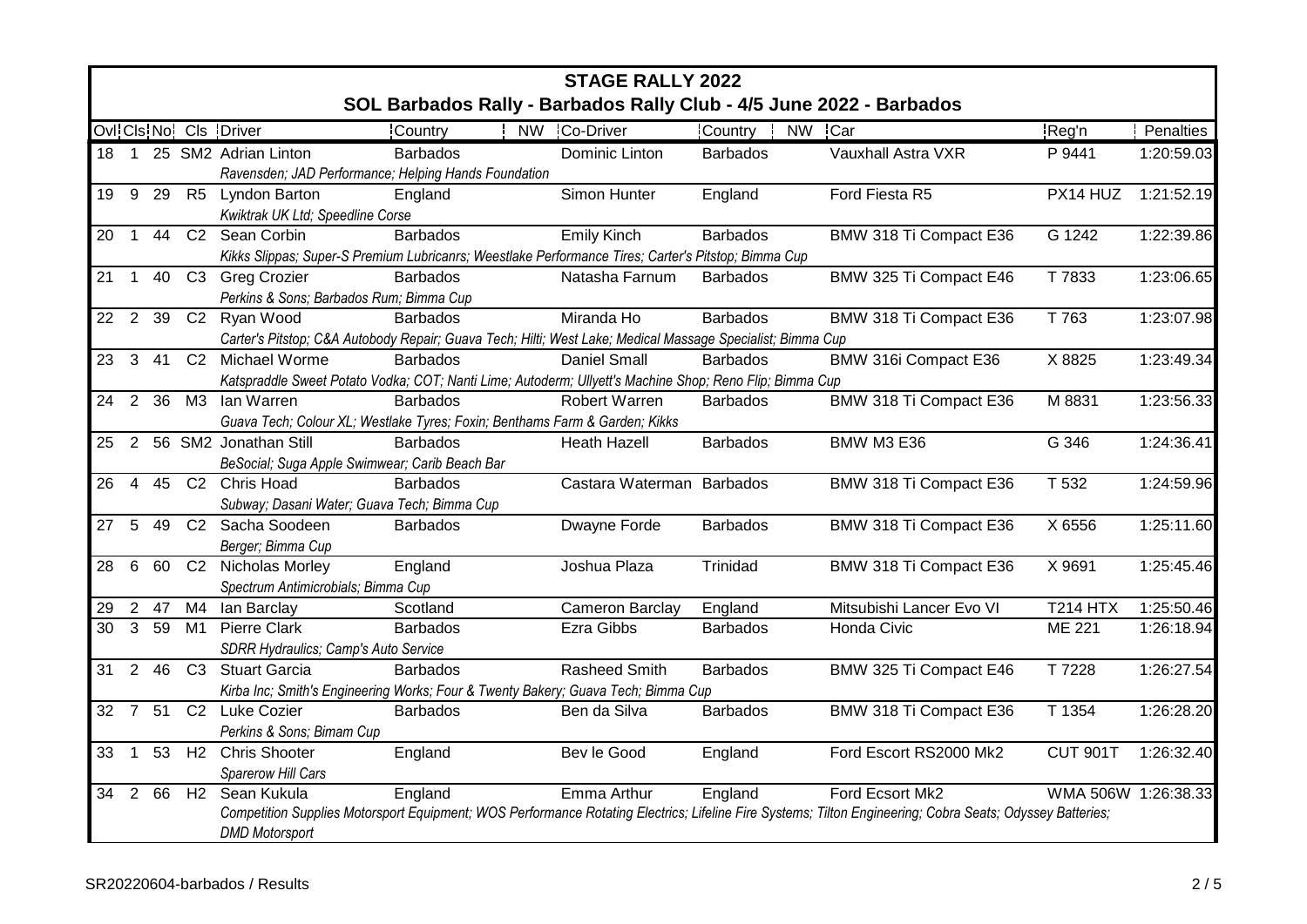|              | <b>STAGE RALLY 2022</b> |                |                 |                                                                                                                           |                 |  |                             |                 |        |                                                                                                                                                         |                     |            |
|--------------|-------------------------|----------------|-----------------|---------------------------------------------------------------------------------------------------------------------------|-----------------|--|-----------------------------|-----------------|--------|---------------------------------------------------------------------------------------------------------------------------------------------------------|---------------------|------------|
|              |                         |                |                 |                                                                                                                           |                 |  |                             |                 |        | SOL Barbados Rally - Barbados Rally Club - 4/5 June 2022 - Barbados                                                                                     |                     |            |
|              |                         |                |                 | Ovi Cis No! Cis Driver                                                                                                    | Country         |  | NW Co-Driver                | Country         | NW Car |                                                                                                                                                         | Reg'n               | Penalties  |
|              |                         |                |                 | 35 3 55 SM2 Stuart McChlery                                                                                               | <b>Barbados</b> |  | Julian Goddard              | <b>Barbados</b> |        | Ford Escort Mk1                                                                                                                                         | <b>XC 460</b>       | 1:27:00.95 |
|              |                         |                |                 | Moore JCB; Lubriguard Lubricants; Gunk; Icon Construction                                                                 |                 |  |                             |                 |        |                                                                                                                                                         |                     |            |
|              |                         |                |                 | 36 8 81 C2 Spencer Hutchinson                                                                                             | <b>Barbados</b> |  | Gayle Hutchinson            | <b>Barbados</b> |        | BMW 318 Ti Compact E36                                                                                                                                  | T 785               | 1:27:21.73 |
|              |                         |                |                 | Perkins & Sons 75; Alcolado Glacial; Bimma Cup                                                                            |                 |  |                             |                 |        |                                                                                                                                                         |                     |            |
| $37 \quad 4$ |                         |                | 80 M1           | Paul Inniss                                                                                                               | <b>Barbados</b> |  | Jamar Haynes                | <b>Barbados</b> |        | Honda Civic EG6                                                                                                                                         | P 6776              | 1:28:01.91 |
|              |                         |                |                 |                                                                                                                           |                 |  |                             |                 |        | JJ Racing Team; H's AC Service; Caribbean LED Lightning; Hunte's Auto Spares; Trident Insurance Ltd; Carfibbeam Villa Chefs; Ben and Jerry's Ice Cream; |                     |            |
|              |                         |                |                 | <b>Illusion Graphics</b>                                                                                                  |                 |  |                             |                 |        |                                                                                                                                                         |                     |            |
| 38           |                         | 9 78           | C <sub>2</sub>  | <b>Russ Smith</b>                                                                                                         | England         |  | <b>Rashid Phillips</b>      | <b>Barbados</b> |        | BMW 318 Ti Compact E36                                                                                                                                  |                     | 1:31:27.41 |
|              |                         |                |                 | Kirba Inc; Jade Telecome; Dark Horse Racing; Bimma Cup                                                                    |                 |  |                             |                 |        |                                                                                                                                                         |                     |            |
|              |                         | 39 10 68       |                 | C2 Jason Downey                                                                                                           | <b>Barbados</b> |  | Kristina Pinto              | <b>Barbados</b> |        | BMW 318 Ti Compact E36                                                                                                                                  | S 1132              | 1:32:04.07 |
| 40           |                         |                | 1 70 C1         | Bimma Cup<br>Darren Lashley                                                                                               | <b>Barbados</b> |  | Jason Harewood              | <b>Barbados</b> |        | <b>Toyota Starlet</b>                                                                                                                                   | PA 182              | 1:32:08.95 |
|              |                         |                |                 |                                                                                                                           |                 |  |                             |                 |        | H02 Speed Performance Parts; HEL Performance; Lashley;s Sauto Garage; Starboy Performance; Shallom Management Services; High Maintenance Detailing      |                     |            |
| 41           | 3 <sup>5</sup>          | 67             | $\overline{H2}$ | <b>Robin Hamilton</b>                                                                                                     | Scotland        |  | <b>Steve McNulty</b>        | England         |        | <b>Talbot Sunbeam-Lotus</b>                                                                                                                             | <b>KUB 179V</b>     | 1:32:11.70 |
|              |                         |                |                 | Gleamer Oils & Gas; Robin Hamilton Autos                                                                                  |                 |  |                             |                 |        |                                                                                                                                                         |                     |            |
| 42 4         |                         | 79             | H2              | Dick Mauger                                                                                                               | England         |  | Liz Jordan                  | England         |        | Ford Ecsort RS1800 Mk2                                                                                                                                  | <b>UOB 666S</b>     | 1:32:50.17 |
|              |                         |                |                 | <b>Major Farm Services</b>                                                                                                |                 |  |                             |                 |        |                                                                                                                                                         |                     |            |
|              |                         |                | 43  2  72  C1   | Jason Tull                                                                                                                | <b>Barbados</b> |  | Omar Archer                 | <b>Barbados</b> |        | Peugeot 106 Rallye S2                                                                                                                                   | T 9794              | 1:33:03.42 |
|              |                         |                |                 | Jay-T's Auto Services; SRG Engineering; Shallom Management Services; BG Products                                          |                 |  |                             |                 |        |                                                                                                                                                         |                     |            |
| 44           |                         | 3 77           |                 | C3 Howard Paterson                                                                                                        | England         |  | Ruth Paterson               | <b>Barbados</b> |        | Mazda RX-8                                                                                                                                              | DA06 DHY 1:33:11.47 |            |
|              |                         |                |                 | Paradise Surf School; Competition Supplies                                                                                |                 |  |                             |                 |        |                                                                                                                                                         |                     |            |
| 45           | 5                       | 61             | M1              | <b>Pierre Beswick</b>                                                                                                     | Jamaica         |  | Leslie Evanson              | <b>Barbados</b> |        | Peugeot 208 R2                                                                                                                                          | P 9963              | 1:34:43.95 |
|              |                         |                |                 | <b>Hartling Group Luxury Resorts</b>                                                                                      |                 |  |                             |                 |        |                                                                                                                                                         |                     |            |
| 46           | $\overline{1}$          | 75             | <b>B2</b>       | Andrew Graham                                                                                                             | England         |  | <b>Gavin Neate</b>          | Wales           |        | Land-Rover 90                                                                                                                                           | <b>C542 KOX</b>     | 1:35:04.83 |
|              |                         |                |                 | Empire Building & Construction; Sweet and Specia; Bovell Auto Repair; BCR Tours; South 7 DJs; Shallom Management Services |                 |  |                             |                 |        |                                                                                                                                                         |                     |            |
| 47           | $\mathbf{1}$            | 74             | <b>B1</b>       | Calvin Briggs                                                                                                             | <b>Barbados</b> |  | Anderson Bannister Barbados |                 |        | Ford Sierra V6                                                                                                                                          |                     | 1:36:50.06 |
| 48           | 1                       |                | 85 SM1          | <b>Fabien Clarke</b>                                                                                                      | <b>Barbados</b> |  | Arlington Hoyte             | <b>Barbados</b> |        | Suzuki Ignis Sport                                                                                                                                      | MB 9358             | 1:42:56.07 |
| 49           | $\overline{2}$          | 83             | M <sub>2</sub>  | John Carroll                                                                                                              | England         |  | 22/147 Kareem Gaskin        | <b>Barbados</b> |        | Honda Civic Type-R EP3                                                                                                                                  | R55 WAM             | 1:45:44.04 |
|              |                         |                |                 | JJ Carroll Associates Ltd                                                                                                 |                 |  |                             |                 |        |                                                                                                                                                         |                     |            |
| <b>NF</b>    |                         | $\mathbf{1}$   | R5              | <b>Zane Maloney</b>                                                                                                       |                 |  | Kreigg Yearwood             |                 |        | Škoda Fabia R5                                                                                                                                          | <b>MV 10</b>        | Retired    |
| <b>NF</b>    |                         | $\overline{2}$ | R <sub>5</sub>  | <b>Stuart Maloney</b>                                                                                                     |                 |  | Kristian Yearwood           |                 |        | Škoda Fabia Rally2 Evo                                                                                                                                  | <b>MA 11</b>        | Retired    |
| <b>NF</b>    |                         | 3              | R <sub>5</sub>  | <b>Frank Bird</b>                                                                                                         |                 |  | <b>Jack Morton</b>          |                 |        | Ford Fiesta Rally2                                                                                                                                      | MX21 OXL            | Retired    |
| <b>NF</b>    |                         | 5              | R <sub>5</sub>  | Jeffrey Panton                                                                                                            |                 |  | Michael Fennell Jnr         |                 |        | Ford Fiesta Rally2                                                                                                                                      | PA <sub>5</sub>     | Retired    |
| <b>NF</b>    |                         |                |                 | 10 WRC Joe Cunningham                                                                                                     |                 |  | Joshua Beer                 |                 |        | Ford Fiesta S2000T                                                                                                                                      | S20 COF             | Retired    |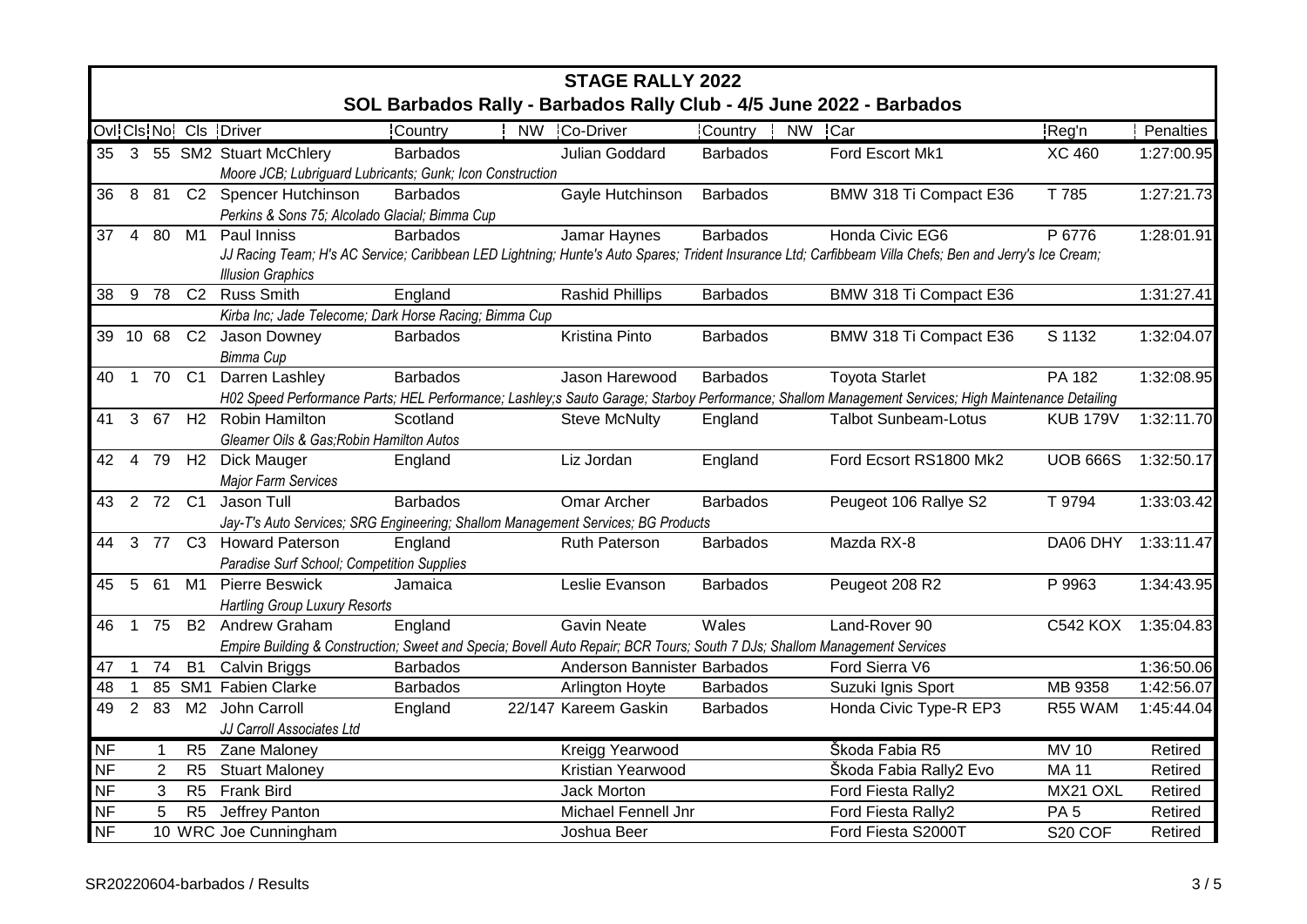|                        | <b>STAGE RALLY 2022</b> |                |                                                                                                                       |                      |                        |                 |                                                                                                                                                              |                 |           |  |  |
|------------------------|-------------------------|----------------|-----------------------------------------------------------------------------------------------------------------------|----------------------|------------------------|-----------------|--------------------------------------------------------------------------------------------------------------------------------------------------------------|-----------------|-----------|--|--|
|                        |                         |                |                                                                                                                       |                      |                        |                 | SOL Barbados Rally - Barbados Rally Club - 4/5 June 2022 - Barbados                                                                                          |                 |           |  |  |
| Ovl Cls No! Cls Driver |                         |                |                                                                                                                       | Country<br><b>NW</b> | Co-Driver              | Country         | <b>NW</b><br><b>Car</b>                                                                                                                                      | Reg'n           | Penalties |  |  |
| <b>NF</b>              | 18                      | R <sub>5</sub> | Roger Duckworth                                                                                                       |                      | Mark Broomfield        |                 | Ford Fiesta R5                                                                                                                                               | PX17 HPN        | Retired   |  |  |
| <b>NF</b>              | 19                      | R <sub>5</sub> | <b>Benjamin Hartling</b>                                                                                              | Canada               | <b>Martin Brady</b>    | Ireland         | Ford Fiesta R5                                                                                                                                               | PA 4857         | Retired   |  |  |
|                        |                         |                | The Hartling Group                                                                                                    |                      |                        |                 |                                                                                                                                                              |                 |           |  |  |
| <b>NF</b>              |                         |                | 20 SM2 Andrew Jones                                                                                                   |                      | Lindsay Pilkington     |                 | Ford Escort Mk2                                                                                                                                              | MC 476          | Retired   |  |  |
| <b>NF</b>              |                         |                | 21 M3 Logan Watson                                                                                                    | <b>Barbados</b>      | <b>Andrew Croney</b>   | Barbados        | <b>BMW M3 E36</b>                                                                                                                                            | P 16            | Retired   |  |  |
|                        |                         |                | Cargo BGI; Emermax Ltd; Luxe Caribbean Properties; It's Brabados; Sign Depot; Bajan Pyre Water; Stilil; Hankook Tyres |                      |                        |                 |                                                                                                                                                              |                 |           |  |  |
| <b>NF</b>              |                         |                | 24 SM2 Derek Edwards                                                                                                  | <b>Barbados</b>      | Damien Johnson         | <b>Barbados</b> | <b>BMW M3 Compact</b>                                                                                                                                        | E 1313          | Retired   |  |  |
|                        |                         |                | Arrow Woodworking                                                                                                     |                      |                        |                 |                                                                                                                                                              |                 |           |  |  |
| <b>NF</b>              |                         | 28 M3          | Kurt Thompson                                                                                                         |                      | Adam Straker           |                 | Honda Civic                                                                                                                                                  | G 452           | Retired   |  |  |
| <b>NF</b>              |                         |                | 33 SM2 Phil Burton                                                                                                    | England              | <b>Dylan Thomas</b>    | Wales           | 22/095 Ford Escort Mk2                                                                                                                                       | <b>PUW 113R</b> | Retired   |  |  |
|                        |                         |                |                                                                                                                       |                      |                        |                 | BDS Fuels & Bio Mass; SBG Construction; Kirkby Lonsdale Brewery; I Media; Driveline; Dsteve Bingley Plant Services; Jon Wright & Sons; Mortimer Fabrication; |                 |           |  |  |
|                        |                         |                |                                                                                                                       |                      |                        |                 | NSN Construction; Winning Surfacing; Lunesdale Decorators; Brante Howe Car Home; Lakes Sandwiches; D Thomas Flooring; Kirby Motors                           |                 |           |  |  |
| <b>NF</b>              | 34                      | M <sub>2</sub> | <b>Chris Ullyett</b>                                                                                                  |                      | <b>Chantal Ullyett</b> |                 | Ford Escort RS2000 Mk5                                                                                                                                       | T 245           | Retired   |  |  |
| <b>NF</b>              |                         |                | 35 SM2 Wayne Archer                                                                                                   |                      | Moishe Steinbock       |                 | <b>BMW M3 E30</b>                                                                                                                                            | E 37            | Retired   |  |  |
| <b>NF</b>              | 37                      | M3             | Suleman Esuf                                                                                                          |                      | <b>Justin Harris</b>   |                 | <b>BMW 1M Coupe</b>                                                                                                                                          | T <sub>24</sub> | Retired   |  |  |
| <b>NF</b>              |                         |                | 38 SM2 Martin Stockdale                                                                                               |                      | James Hutchinson       |                 | <b>BMW 1M Coupe</b>                                                                                                                                          | YP60 CJU        | Retired   |  |  |
| <b>NF</b>              | 42                      |                | C2 Allan Kinch                                                                                                        |                      | <b>Kyle Proverbs</b>   |                 | BMW 318 Ti Compact E36                                                                                                                                       | XA 6910         | Retired   |  |  |
| <b>NF</b>              |                         |                | 43 SM2 Tremaine Forde-Catwell                                                                                         |                      | Noah White             |                 | Daihatsu Charmant                                                                                                                                            | G 5148          | Retired   |  |  |
| <b>NF</b>              |                         |                | 48 SM1 Simon Nutter                                                                                                   |                      | Fiona Udale            |                 | Toyota Corolla AE86                                                                                                                                          | <b>C121 MRX</b> | Retired   |  |  |
| <b>NF</b>              | 50                      | M4             | Peter Gallagher                                                                                                       |                      | Rene Forde             |                 | Mitsubishi Lancer Evo VI                                                                                                                                     |                 | Retired   |  |  |
| <b>NF</b>              | 52 <sub>2</sub>         | C <sub>3</sub> | Kevin Armstrong                                                                                                       |                      | <b>Karl Bovell</b>     |                 | <b>BMW 325i E36</b>                                                                                                                                          | T 6018          | Retired   |  |  |
| <b>NF</b>              | 54                      | M3             | <b>Ahmed Esuf</b>                                                                                                     |                      | Ryan Ali               |                 | <b>BMW M3 E46</b>                                                                                                                                            | S 56            | Retired   |  |  |
| <b>NF</b>              | 58                      | <b>B1</b>      | <b>Andrew Costin-Hurley</b>                                                                                           | England              | Rob Brook              | England         | Ford Puma 4x4 Evo                                                                                                                                            | Y13 RWD         | Retired   |  |  |
|                        |                         |                | Clubman Motorsport; Earl's Performance Hoses; KB Tyres; Turmbles Guest House                                          |                      |                        |                 |                                                                                                                                                              |                 |           |  |  |
| <b>NF</b>              | 62                      | C <sub>2</sub> | Savio Walcott                                                                                                         |                      | Touré Nurse            |                 | BMW 318 Ti Compact E36                                                                                                                                       | T 426           | Retired   |  |  |
| <b>NF</b>              |                         | 63 SM1         | <b>Graham Haigh</b>                                                                                                   | England              | <b>Kari Bates</b>      | England         | Ford Ecsort Mk2                                                                                                                                              | <b>WHH 532Y</b> | Retired   |  |  |
|                        |                         |                | G Haigh & Sons; Tansfield Engineering Services                                                                        |                      |                        |                 |                                                                                                                                                              |                 |           |  |  |
| <b>NF</b>              | 64                      | C <sub>2</sub> | Natya Sordeen                                                                                                         |                      | <b>Tammy Lashley</b>   |                 | BMW 318 Ti Compact E36                                                                                                                                       | XA 1764         | Retired   |  |  |
| <b>NF</b>              |                         | 65 SM1         | <b>Marcel Freling</b>                                                                                                 |                      | Karen Robinson         |                 | MG ZR                                                                                                                                                        | R5 MGX          | Retired   |  |  |
| <b>NF</b>              | 69                      | M <sub>2</sub> | Ian Coulson                                                                                                           |                      | Jonny Haynes           |                 | Ford Focus                                                                                                                                                   | DV02 HYP        | Retired   |  |  |
| <b>NF</b>              | 71                      | H2             | <b>Harold Morley</b>                                                                                                  | <b>Barbados</b>      | <b>Mathew Russell</b>  | <b>Barbados</b> | Porsche 911 RS                                                                                                                                               | X 8453          | Retired   |  |  |
|                        |                         |                | Spectrum Antimicrobials Inc                                                                                           |                      |                        |                 |                                                                                                                                                              |                 |           |  |  |
| <b>NF</b>              |                         | 73 SM1         | Ryan O'Wood                                                                                                           |                      | <b>Chadane Holder</b>  |                 | <b>Toyota Starlet RWD</b>                                                                                                                                    |                 | Retired   |  |  |
| <b>NF</b>              | 76                      |                | <b>B2</b> Stuart Deeley                                                                                               |                      | Andy Dobson            |                 | Toyota Celixca GT-4 ST165                                                                                                                                    | <b>G401 OVE</b> | Retired   |  |  |